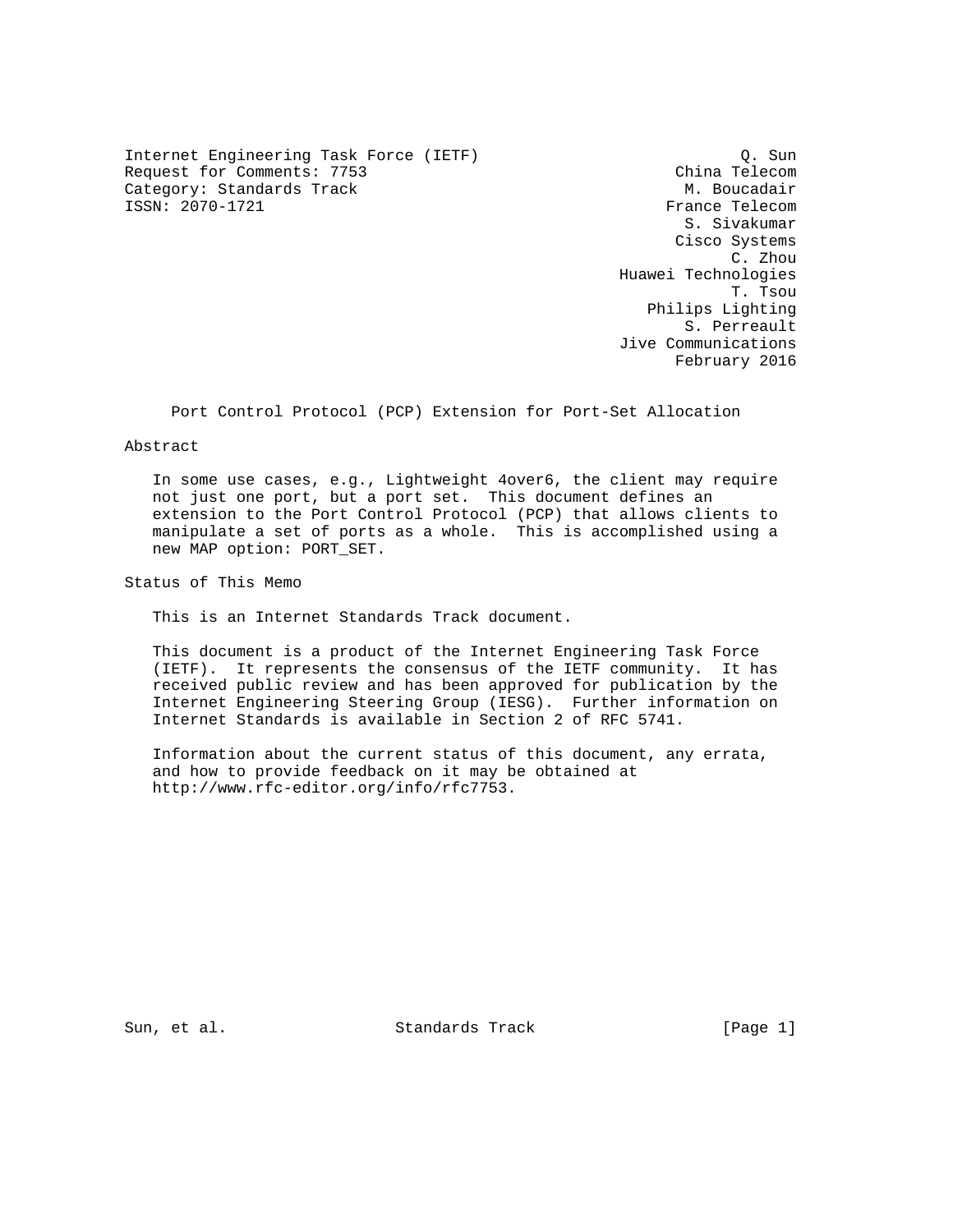Copyright Notice

 Copyright (c) 2016 IETF Trust and the persons identified as the document authors. All rights reserved.

 This document is subject to BCP 78 and the IETF Trust's Legal Provisions Relating to IETF Documents

 (http://trustee.ietf.org/license-info) in effect on the date of publication of this document. Please review these documents carefully, as they describe your rights and restrictions with respect to this document. Code Components extracted from this document must include Simplified BSD License text as described in Section 4.e of the Trust Legal Provisions and are provided without warranty as described in the Simplified BSD License.

Sun, et al. Standards Track [Page 2]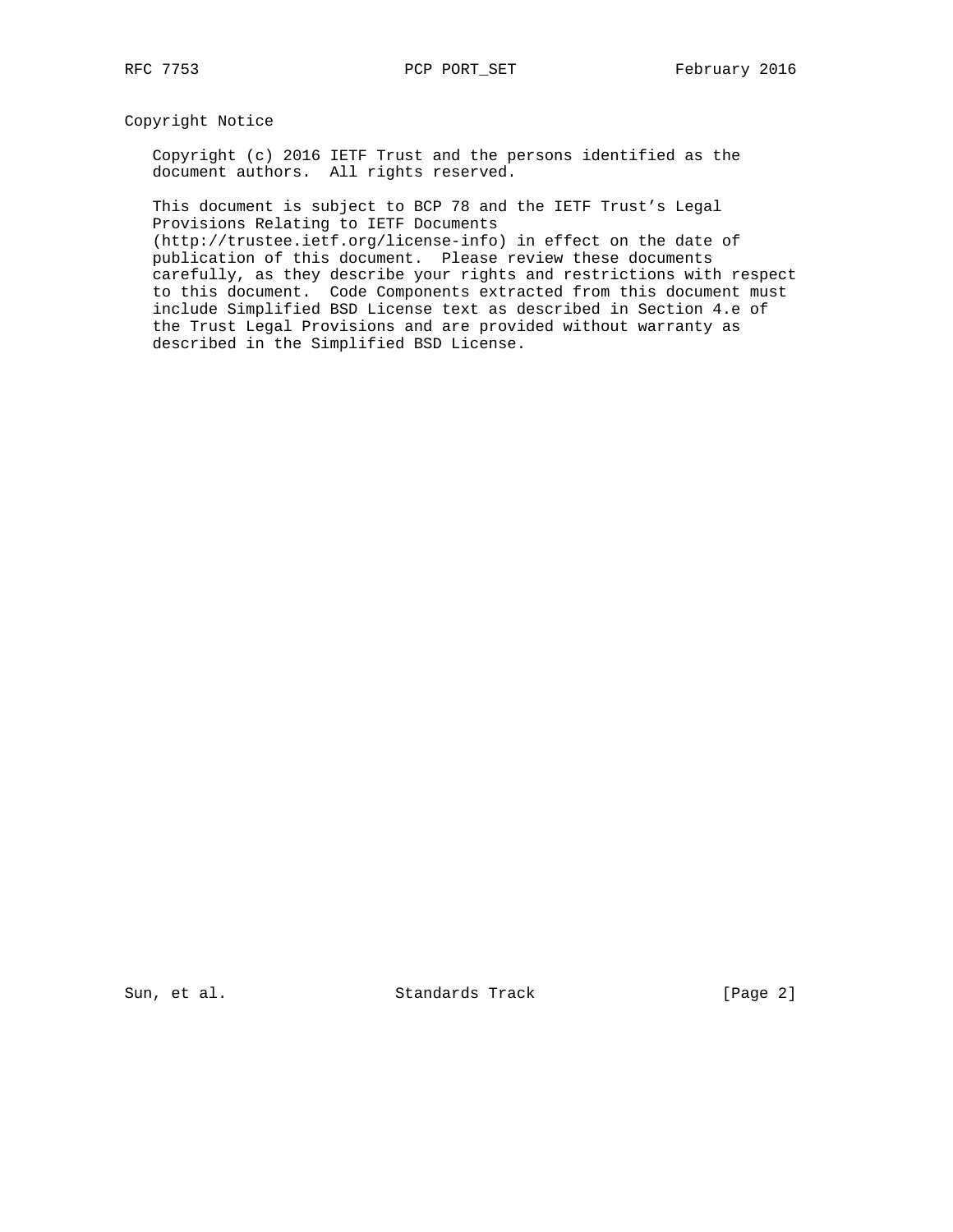# Table of Contents

|                  | 1.1. Applications Using Port Sets 4                     |
|------------------|---------------------------------------------------------|
|                  |                                                         |
|                  |                                                         |
|                  | 1.4. Discovering Stateless Port-Set Mappings 5          |
|                  |                                                         |
| $\overline{3}$ . |                                                         |
|                  |                                                         |
|                  |                                                         |
|                  |                                                         |
|                  |                                                         |
|                  | 4.4. Port-Set Renewal and Deletion 10                   |
|                  |                                                         |
|                  |                                                         |
|                  | 5.1. Simple Request on Network Address Translator       |
|                  |                                                         |
|                  | 5.2. Stateless Mapping Discovery 12                     |
|                  |                                                         |
|                  |                                                         |
|                  |                                                         |
|                  |                                                         |
|                  |                                                         |
|                  | 6.4. What should a PCP client do when it receives fewer |
|                  |                                                         |
|                  |                                                         |
|                  |                                                         |
|                  |                                                         |
|                  |                                                         |
|                  |                                                         |
|                  |                                                         |
|                  |                                                         |
|                  |                                                         |

Sun, et al. Standards Track [Page 3]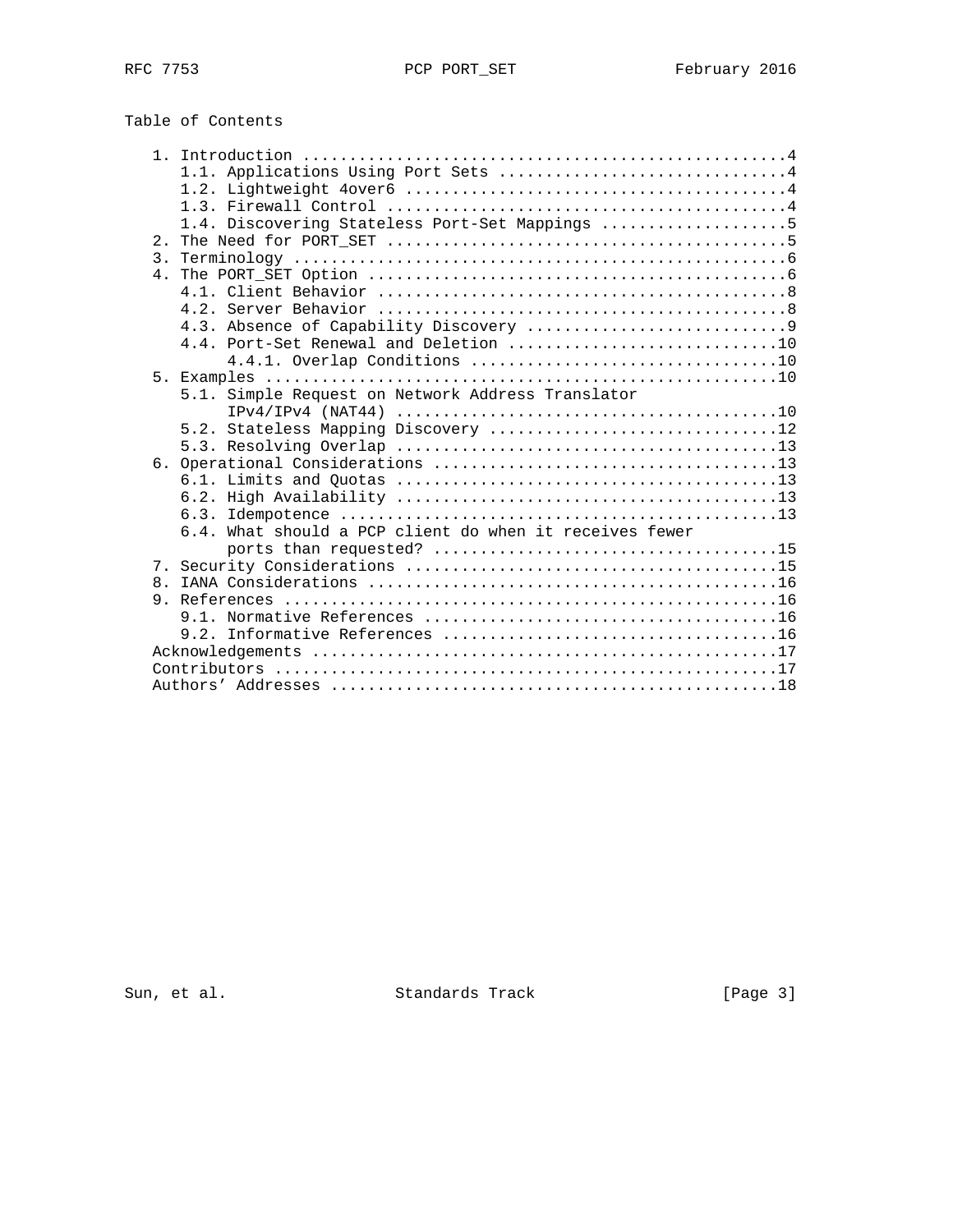# 1. Introduction

 This document extends the Port Control Protocol (PCP) [RFC6887] with the ability to retrieve a set of ports using a single request. It does so by defining a new PORT\_SET option.

 This section describes a few of the possible envisioned use cases. Note that the PCP extension defined in this document is generic and is expected to be applicable to other use cases.

# 1.1. Applications Using Port Sets

 Some applications require not just one port, but a port set. One example is a Session Initiation Protocol (SIP) User Agent Server (UAS) [RFC3261] expecting to handle multiple concurrent calls, including media termination. When the UAS receives a call, it needs to signal media port numbers to its peer. Generating individual PCP MAP requests for each of the media ports during call setup would introduce unwanted latency and increased signaling load. Instead, the server can pre-allocate a set of ports such that no PCP exchange is needed during call setup.

### 1.2. Lightweight 4over6

 In the Lightweight 4over6 (lw4o6) [RFC7596] architecture, shared global addresses can be allocated to customers. This allows moving the Network Address Translation (NAT) function, otherwise accomplished by a Carrier-Grade NAT (CGN) [RFC6888], to the Customer Premises Equipment (CPE). This provides more control over the NAT function to the user, and more scalability to the Internet Service Provider (ISP).

 In the lw4o6 architecture, the PCP-controlled device corresponds to the Lightweight Address Family Transition Router (lwAFTR), and the PCP client corresponds to the Lightweight B4 (lwB4). The PCP client sends a PCP MAP request containing a PORT\_SET option to trigger shared address allocation on the Lightweight AFTR (lwAFTR). The PCP response contains the shared address information, including the port set allocated to the Lightweight B4 (lwB4).

#### 1.3. Firewall Control

 Port sets are often used in firewall rules. For example, defining a range for Real-time Transport Protocol (RTP) [RFC3550] traffic is common practice. The PCP MAP request can already be used for firewall control. The PORT\_SET option brings the additional ability to manipulate firewall rules operating on port sets instead of single ports.

Sun, et al. Standards Track [Page 4]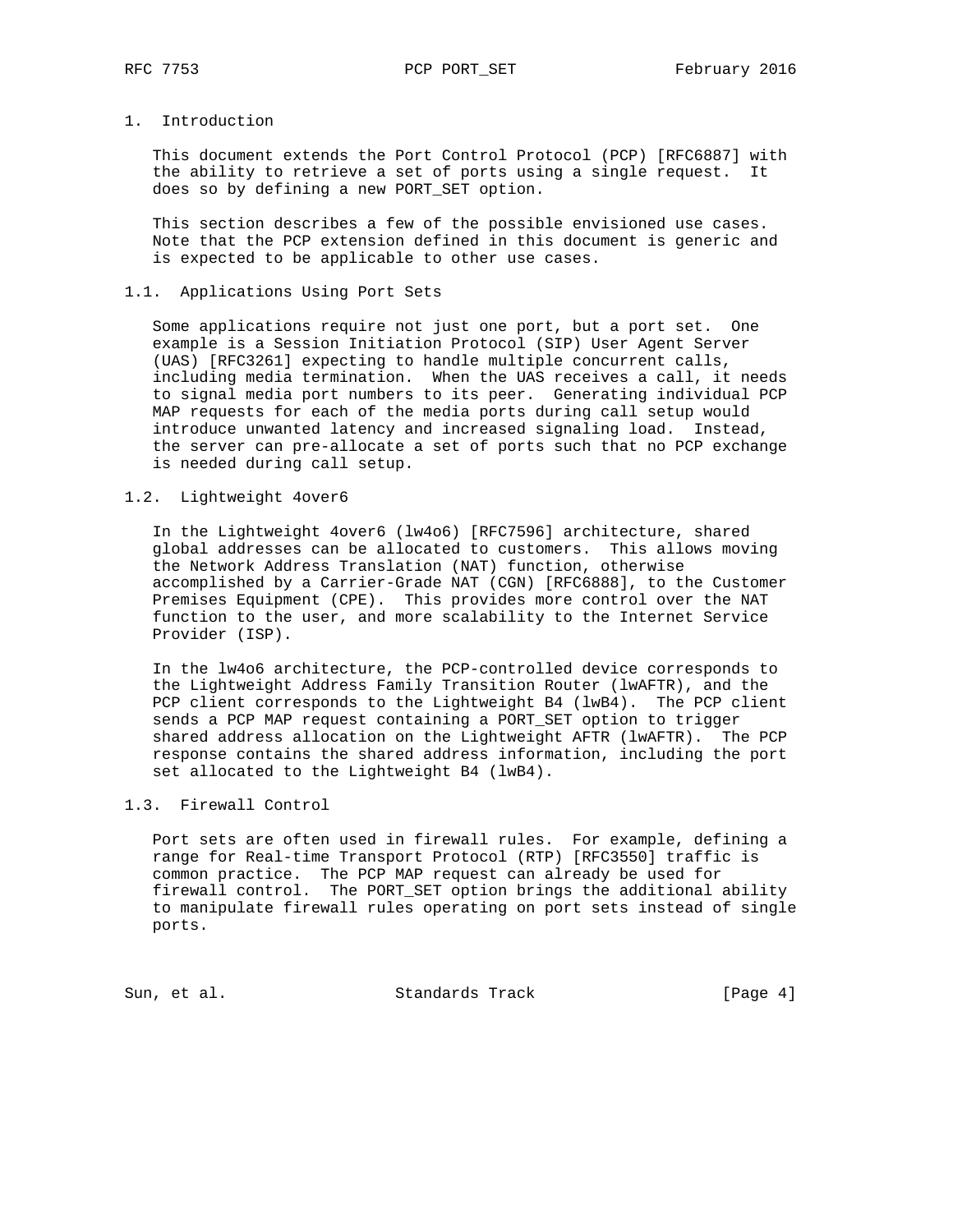1.4. Discovering Stateless Port-Set Mappings

 A PCP MAP request can be used to retrieve a mapping from a stateless device (i.e., one that does not establish any per-flow state, and simply rewrites the address and/or port in a purely algorithmic fashion, including no rewriting). Similarly, a PCP MAP request with a PORT\_SET request can be used to discover a port-set mapping from a stateless device. See Section 5.2 for an example.

2. The Need for PORT\_SET

 Multiple PCP MAP requests can be used to manipulate a set of ports; this has roughly the same effect as a single use of a PCP MAP request with a PORT\_SET option. However, use of the PORT\_SET option is more efficient when considering the following aspects:

- Network Traffic: A single request uses fewer network resources than multiple requests.
- Latency: Even though PCP MAP requests can be sent in parallel, we can expect the total processing time to be longer for multiple requests than for a single one.
- Server-side efficiency: Some PCP-controlled devices can allocate port sets in a manner such that data passing through the device is processed much more efficiently than the equivalent using individual port allocations. For example, a CGN having a "bulk" port allocation scheme (see [RFC6888], Section 5) often has this property.
- Server-side scalability: The number of state table entries in PCP controlled devices is often a limiting factor. Allocating port sets in a single request can result in a single mapping entry being used, therefore allowing greater scalability.

 Therefore, while it is functionally possible to obtain the same results using plain MAP, the extension proposed in this document allows greater efficiency, scalability, and simplicity, while lowering latency and necessary network traffic.

 In addition, PORT\_SET supports parity preservation. Some protocols (e.g., RTP [RFC3550]) assign meaning to a port number's parity. When mapping sets of ports for the purpose of using such kind of protocol, preserving parity can be necessary.

Sun, et al. Standards Track [Page 5]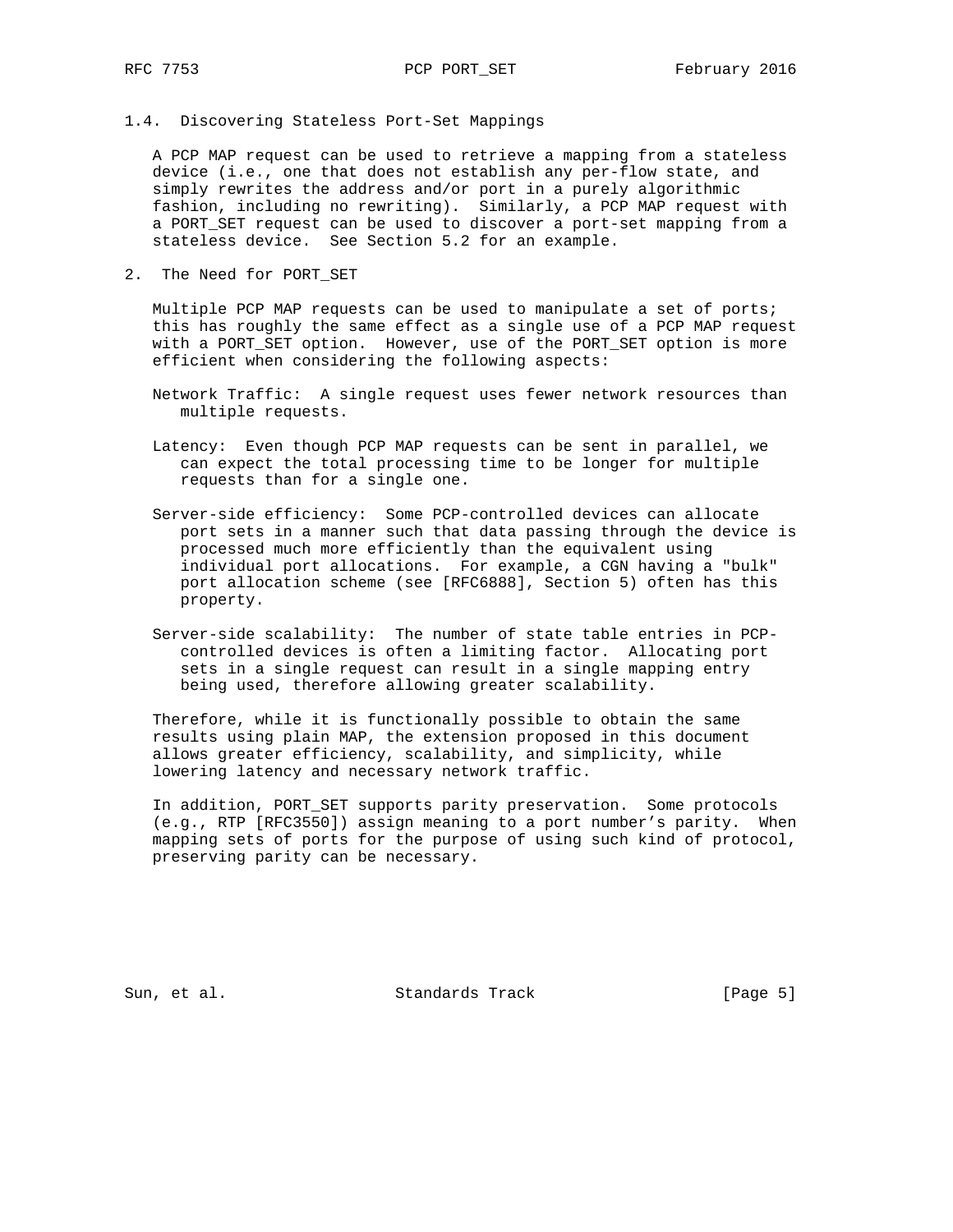# 3. Terminology

 The key words "MUST", "MUST NOT", "REQUIRED", "SHALL", "SHALL NOT", "SHOULD", "SHOULD NOT", "RECOMMENDED", "MAY", and "OPTIONAL" in this document are to be interpreted as described in [RFC2119].

4. The PORT\_SET Option

 Option Name: PORT\_SET Number: 130 (see Section 8) Purpose: To map sets of ports. Valid for Opcodes: MAP Length: 5 bytes May appear in: Both requests and responses Maximum occurrences: 1

 The PORT\_SET option indicates that the PCP client wishes to reserve a set of ports. The requested number of ports in that set is indicated in the option.

 The maximum occurrences of the PORT\_SET option MUST be limited to 1. The reason is that the Suggested External Port Set depends on the data contained in the MAP Opcode header. Having two PORT\_SET options with a single MAP Opcode header would imply having two overlapping Suggested External Port Sets.

 Note that the option number is in the "optional to process" range (128-191), meaning that a PCP MAP request with a PORT\_SET option will be interpreted by a PCP server that does not support PORT\_SET as a single-port PCP MAP request, as if the PORT\_SET option was absent.

The PORT\_SET option is formatted as shown in Figure 1.

Sun, et al. Standards Track [Page 6]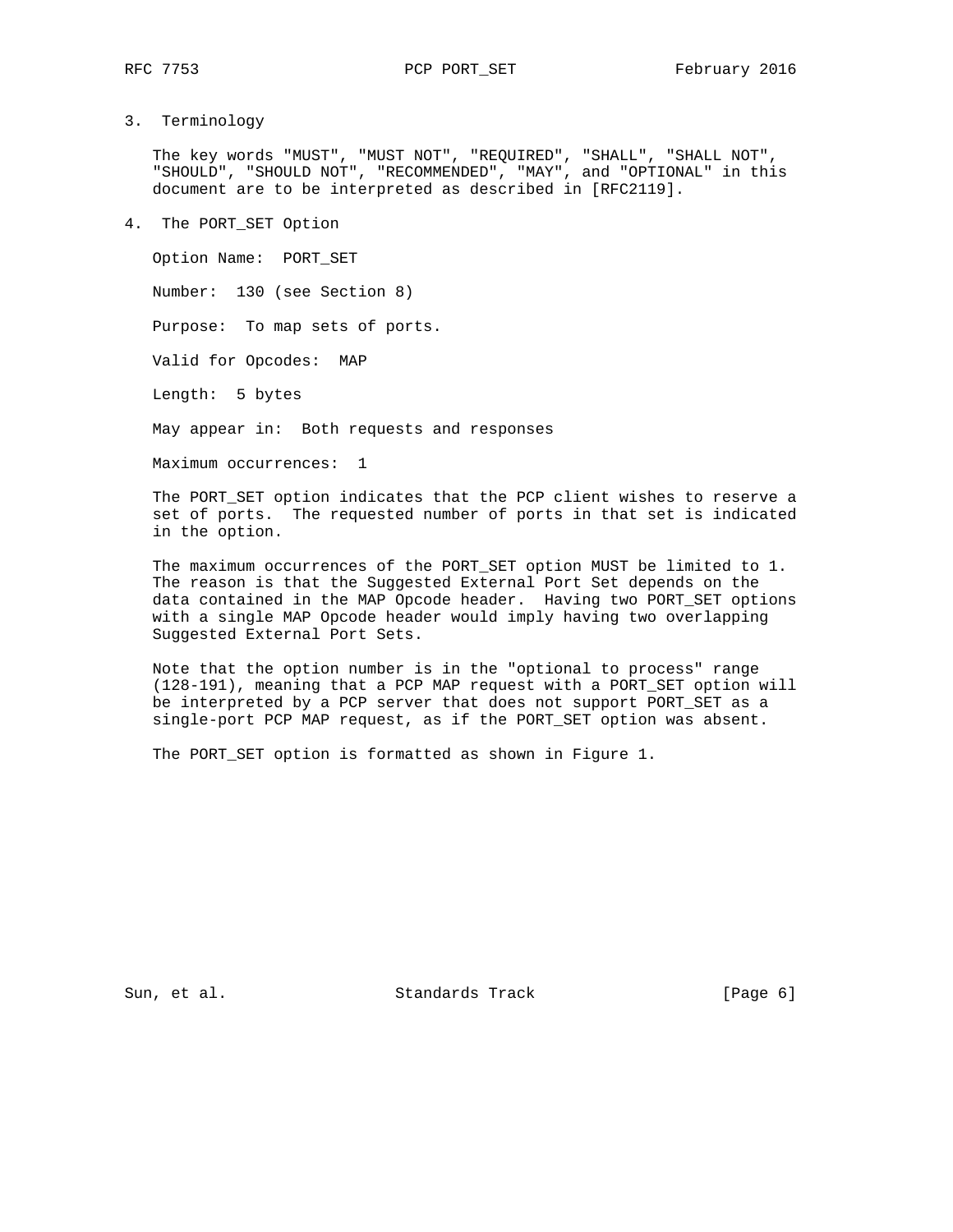0  $1$  2 3 0 1 2 3 4 5 6 7 8 9 0 1 2 3 4 5 6 7 8 9 0 1 2 3 4 5 6 7 8 9 0 1 +-+-+-+-+-+-+-+-+-+-+-+-+-+-+-+-+-+-+-+-+-+-+-+-+-+-+-+-+-+-+-+-+ |Option Code=130| Reserved | Option Length=5 | +-+-+-+-+-+-+-+-+-+-+-+-+-+-+-+-+-+-+-+-+-+-+-+-+-+-+-+-+-+-+-+-+ | Port Set Size | First Internal Port | +-+-+-+-+-+-+-+-+-+-+-+-+-+-+-+-+-+-+-+-+-+-+-+-+-+-+-+-+-+-+-+-+ | Reserved |P| +-+-+-+-+-+-+-+-+

### Figure 1: PORT\_SET Option

The fields are as follows:

- Port Set Size: A 16-bit unsigned integer. Number of ports requested. MUST NOT be zero.
- First Internal Port: In a request, this field MUST be set equal to the Internal Port field in the MAP Opcode by the PCP client. In a response, this field indicates the First Internal Port of the port set mapped by the PCP server, which may differ from the value sent in the request. That is to be contrasted to the Internal Port field, which by necessity is always identical in matched requests and responses.
- Reserved: MUST be set to zero when sending; MUST be ignored when receiving.
- P (parity bit): 1 if parity preservation is requested; 0 otherwise. See [RFC4787], Section 4.2.2.

 Note that Option Code, Reserved, and Option Length are as described in [RFC6887], Section 7.3.

 The Internal Port Set is defined as being the range of Port Set Size ports starting from the First Internal Port. The Suggested External Port Set is defined as being the range of Port Set Size ports starting from the Suggested External Port. Similarly, the Assigned External Port Set is defined as being the range of Port Set Size ports starting from the Assigned External Port. The Internal Port Set returned in a response and the Assigned External Port Set have the same size.

 The Suggested External Port corresponds to the first port in the Suggested External Port Set. Its purpose is for clients to be able to regenerate previous mappings after state loss. When such an event happens, clients may attempt to regenerate identical mappings by

Sun, et al. Standards Track [Page 7]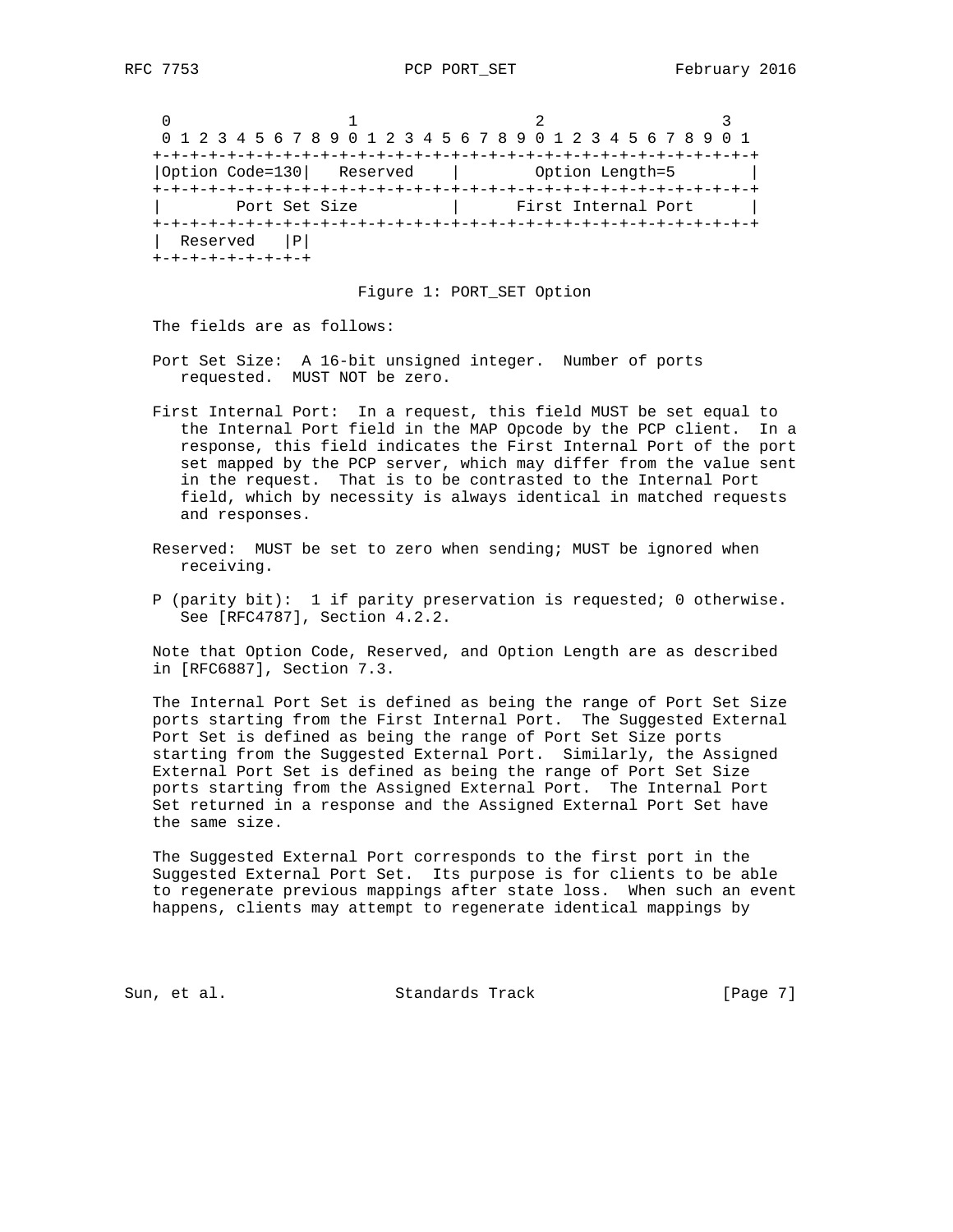suggesting the same External Port Set as before the state loss. Note that there is no guarantee that the allocated External Port Set will be the one suggested by the client.

4.1. Client Behavior

 To retrieve a set of ports, the PCP client adds a PORT\_SET option to its PCP MAP request. If parity preservation is required (i.e., an even port to be mapped to an even port and an odd port to be mapped to an odd port), the PCP client MUST set the parity bit (to 1) to ask the PCP server to preserve the port parity.

 The PCP client MUST NOT include more than one PORT\_SET option in a PCP MAP request. If several port sets are needed, the PCP client MUST issue separate PCP MAP requests, each potentially including a PORT\_SET option. These individual PCP MAP requests MUST include distinct Internal Ports.

 If the PCP client does not know the exact number of ports it requires, it MAY then set the Port Set Size to 0xffff, indicating that it is willing to accept as many ports as the PCP server can offer.

 A PCP client SHOULD NOT send a PORT\_SET option for single-port PCP MAP requests (including creation, renewal, and deletion), because that needlessly increases processing on the server.

 PREFER\_FAILURE MUST NOT appear in a request with a PORT\_SET option. As a reminder, PREFER\_FAILURE was specifically designed for the Universal Plug and Play (UPnP) Internet Gateway Device - Port Control Protocol Interworking Function (IGD-PCP IWF) [RFC6970]. The reasons for not recommending the use of PREFER\_FAILURE are discussed in Section 13.2 of [RFC6887].

 When the PCP-controlled device supports delegation of multiple port sets for a given PCP client, the PCP client MAY re-initiate a PCP request to get another port set when it has exhausted all the ports within the port set.

4.2. Server Behavior

 In addition to regular PCP MAP request processing, the following checks are made upon receipt of a PORT\_SET option with a non-zero Requested Lifetime:

 o If multiple PORT\_SET options are present in a single PCP MAP request, a MALFORMED\_OPTION error is returned.

Sun, et al. Standards Track [Page 8]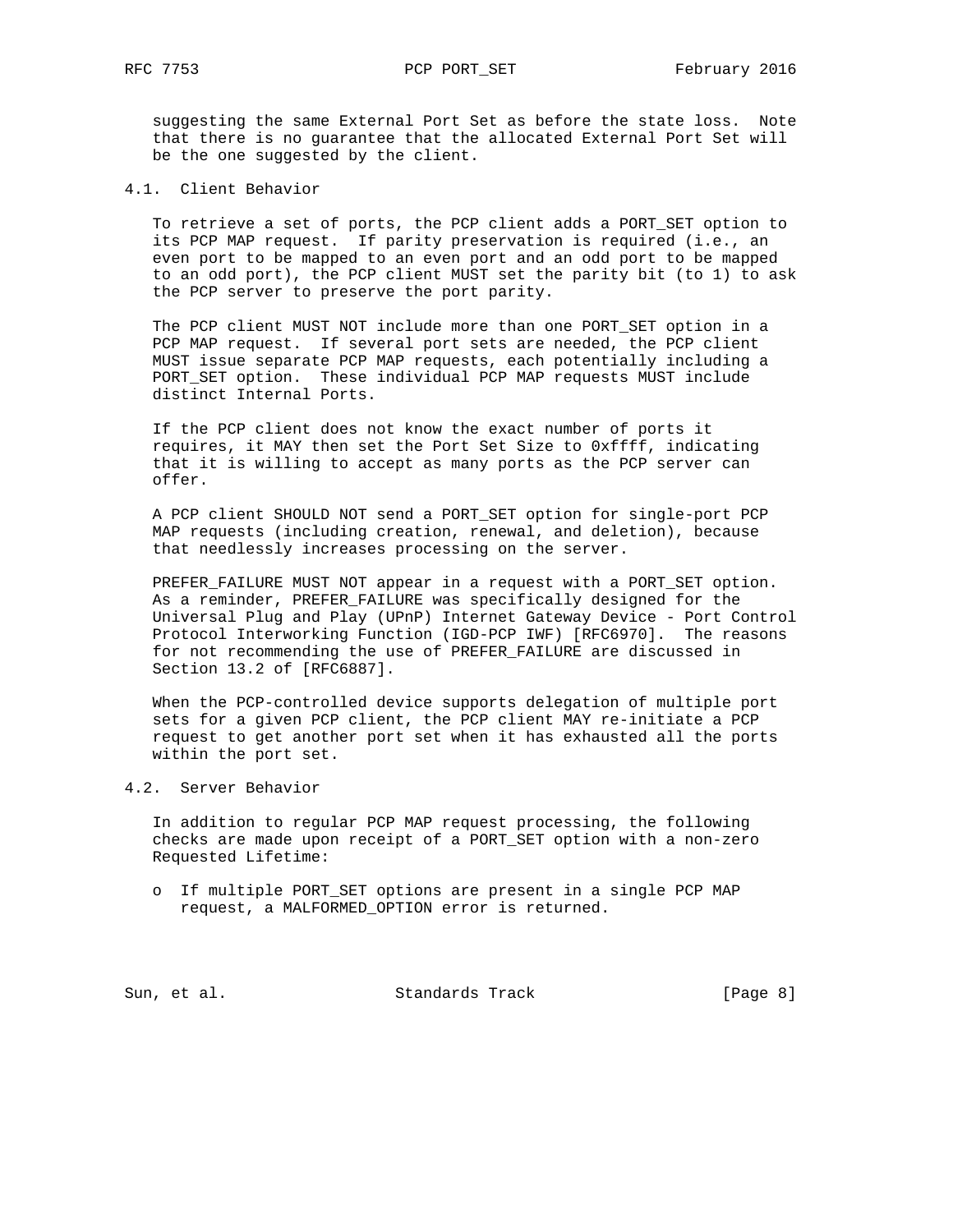- o If the Port Set Size is zero, a MALFORMED\_OPTION error is returned.
- o If a PREFER\_FAILURE option is present, a MALFORMED\_OPTION error is returned.

 The PCP server MAY map fewer ports than the value of Port Set Size from the request. It MUST NOT map more ports than the PCP client asked for. Internal Ports outside the range of Port Set Size ports starting from the Internal Port MUST NOT be mapped by the PCP server.

 If the requested port set cannot be fully satisfied, the PCP server SHOULD map as many ports as possible and SHOULD map at least one port (which is the same behavior as if Port Set Size is set to 1).

 If the PCP server ends up mapping only a single port, for any reason, the PORT\_SET option MUST NOT be present in the response. In particular, if the PCP server receives a single-port PCP MAP request that includes a PORT\_SET option, the PORT\_SET option is silently ignored, and the request is handled as a single-port PCP MAP request.

If the port parity preservation is requested  $(P = 1)$ , the PCP server MAY preserve port parity. In that case, the External Port is set to a value having the same parity as the First Internal Port.

 If the mapping is successful, the MAP response's Assigned External Port is set to the first port in the External Port Set, and the PORT\_SET option's Port Set Size is set to the number of ports in the mapped port set. The First Internal Port field is set to the first port in the Internal Port Set.

### 4.3. Absence of Capability Discovery

 A PCP client that wishes to make use of a port set includes the PORT\_SET option. If no PORT\_SET option is present in the response, the PCP client cannot conclude that the PCP server does not support the PORT\_SET option. It may just be that the PCP server does support PORT\_SET but decided to allocate only a single port, for reasons that are its own. If the client wishes to obtain more ports, it MAY send additional PCP MAP requests (see Section 6.4), which the PCP server may or may not grant according to local policy.

 If port-set capability is added to or removed from a running PCP server, the server MAY reset its Epoch time and send an ANNOUNCE message as described in the PCP specification ([RFC6887], Section 14.1). This causes PCP clients to retry, and those using PORT\_SET will now receive a different response.

Sun, et al. Standards Track [Page 9]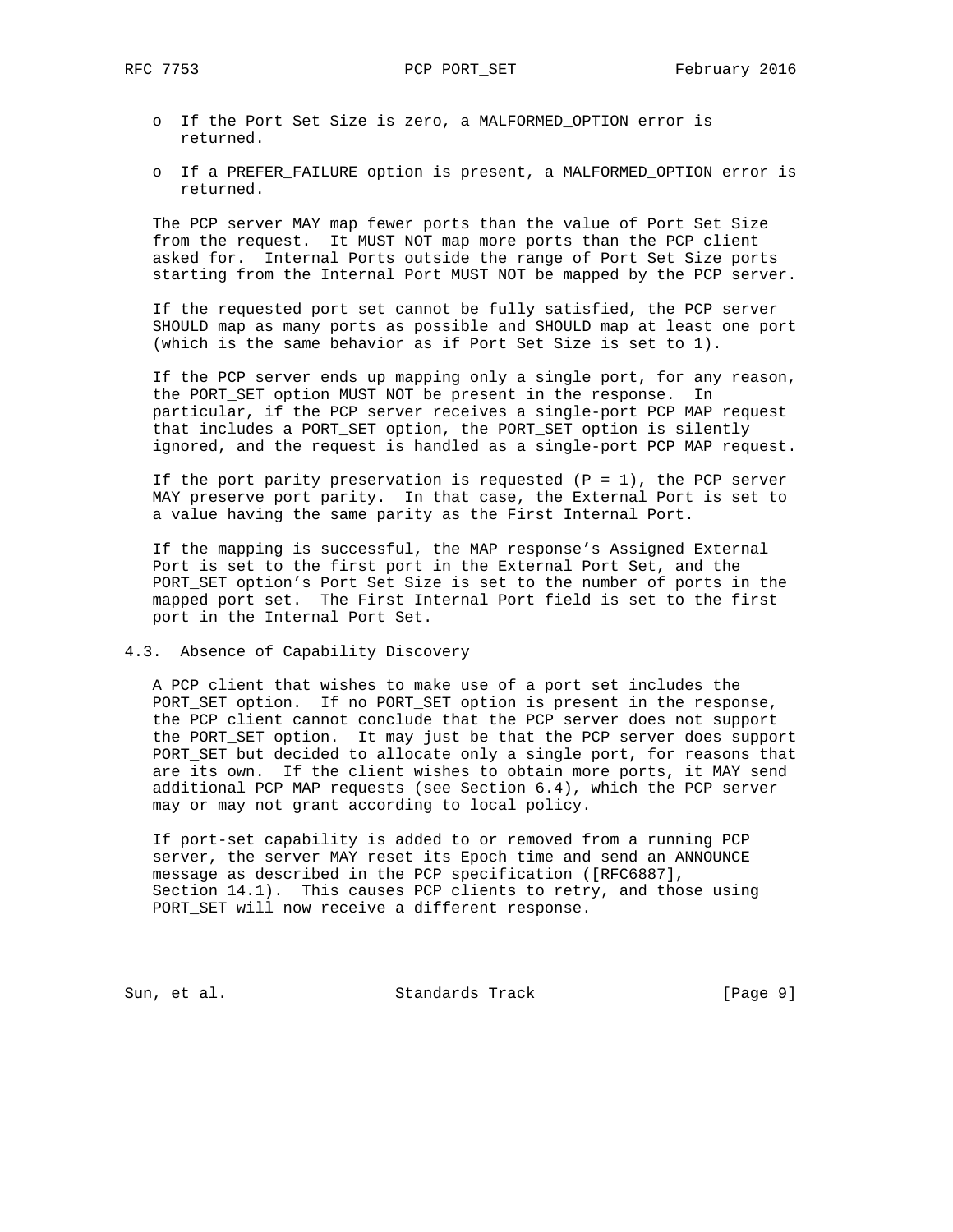4.4. Port-Set Renewal and Deletion

 Port-set mappings are renewed and deleted as a single entity. That is, the lifetime of all port mappings in the set is set to the Assigned Lifetime at once.

 A PCP client attempting to refresh or delete a port-set mapping MUST include the PORT\_SET option in its request.

4.4.1. Overlap Conditions

 Port-set PCP MAP requests can overlap with existing single-port or port-set mappings. This can happen either by mistake or after a PCP client becomes out of sync with server state.

 If a PCP server receives a PCP MAP request, with or without a PORT\_SET option, that tries to map one or more Internal Ports or port sets belonging to already-existing mappings, then the request is considered to be a refresh request applying those mappings. Each of the matching port or port-set mappings is processed independently, as if a separate refresh request had been received. The processing is as described in Section 15 of [RFC6887]. The PCP server sends a Mapping Update message for each of the mappings.

- 5. Examples
- 5.1. Simple Request on Network Address Translator IPv4/IPv4 (NAT44)

 An application requires a range of 100 IPv4 UDP ports to be mapped to itself. The application running on the host has created sockets bound to IPv4 UDP ports 50,000 to 50,099 for this purpose. It does not care about which External Port numbers are allocated. The PCP client sends a PCP request with the following parameters over IPv4:

o MAP Opcode

 Mapping Nonce: <a random nonce> Protocol: 17 Internal Port: 50,000 Suggested External Port: 0 Suggested External IP Address: ::ffff:0.0.0.0

Sun, et al. Standards Track [Page 10]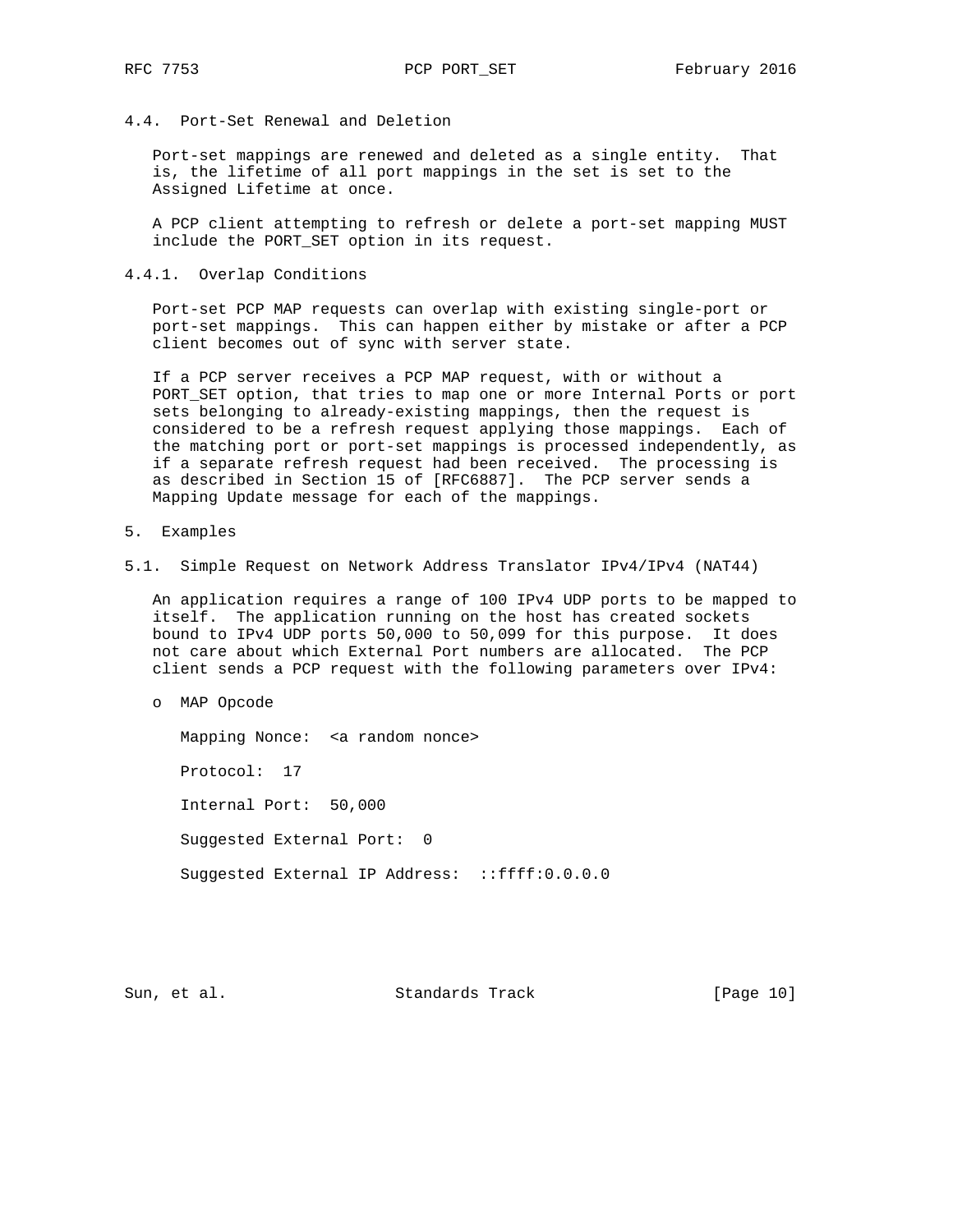o PORT\_SET Option Port Set Size: 100 First Internal Port: 50,000 P: 0

 The PCP server is unable to fulfill the request fully: it is configured by local policy to only allocate 32 ports per user. Since the PREFER\_FAILURE option is absent from the request, it decides to map UDP ports 37,056 to 37,087 on external address 192.0.2.3 to Internal Ports 50,000 to 50,031. After setting up the mapping in the NAT44 device it controls, it replies with the following PCP response:

o MAP Opcode

Mapping Nonce: <copied from the request>

Protocol: 17

Internal Port: 50,000

Assigned External Port: 37,056

Assigned External IP Address: ::ffff:192.0.2.3

o PORT\_SET Option

Port Set Size: 32

First Internal Port: 50,000

P: 0

 Upon receiving this response, the host decides that 32 ports is good enough for its purposes. It closes sockets bound to ports 50,032 to 50,099, sets up a refresh timer, and starts using the port range it has just been assigned.

Sun, et al. Standards Track [Page 11]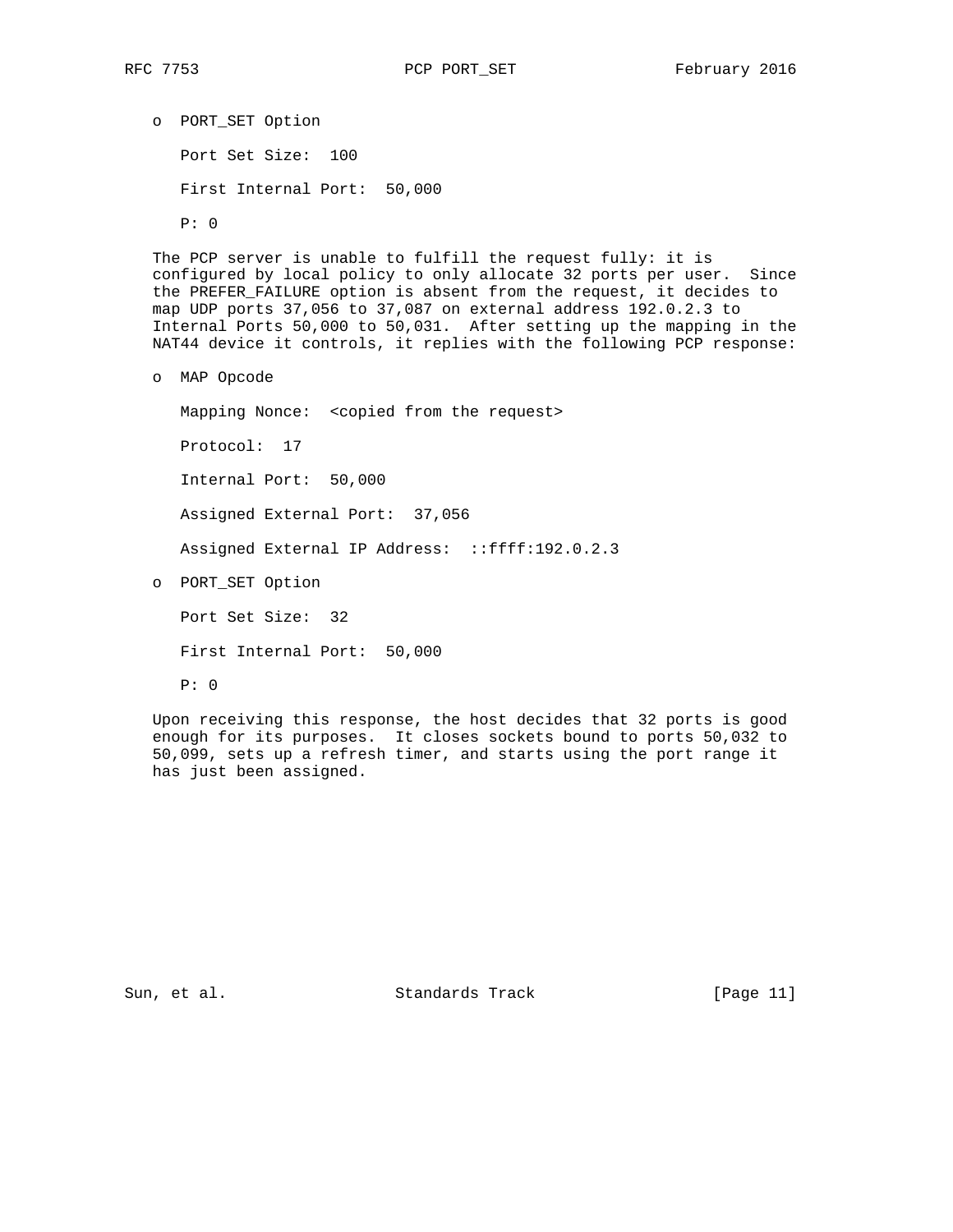```
5.2. Stateless Mapping Discovery
```
 A host wants to discover a stateless NAT44 mapping pointing to it. To do so, it sends the following request over IPv4:

o MAP Opcode

 Mapping Nonce: <a random nonce> Protocol: 0 Internal Port: 1 Suggested External Port: 0 Suggested External IP Address: ::ffff:0.0.0.0

o PORT\_SET Option

 Port Set Size: 65,535 First Internal Port: 1

P: 0

The PCP server sends the following response:

o MAP Opcode

Mapping Nonce: <copied from the request>

Protocol: 0

Internal Port: 1

Assigned External Port: 26,624

Assigned External IP Address: ::ffff:192.0.2.5

o PORT\_SET Option

 Port Set Size: 2048 First Internal Port: 26,624 P: 0

Sun, et al. Standards Track [Page 12]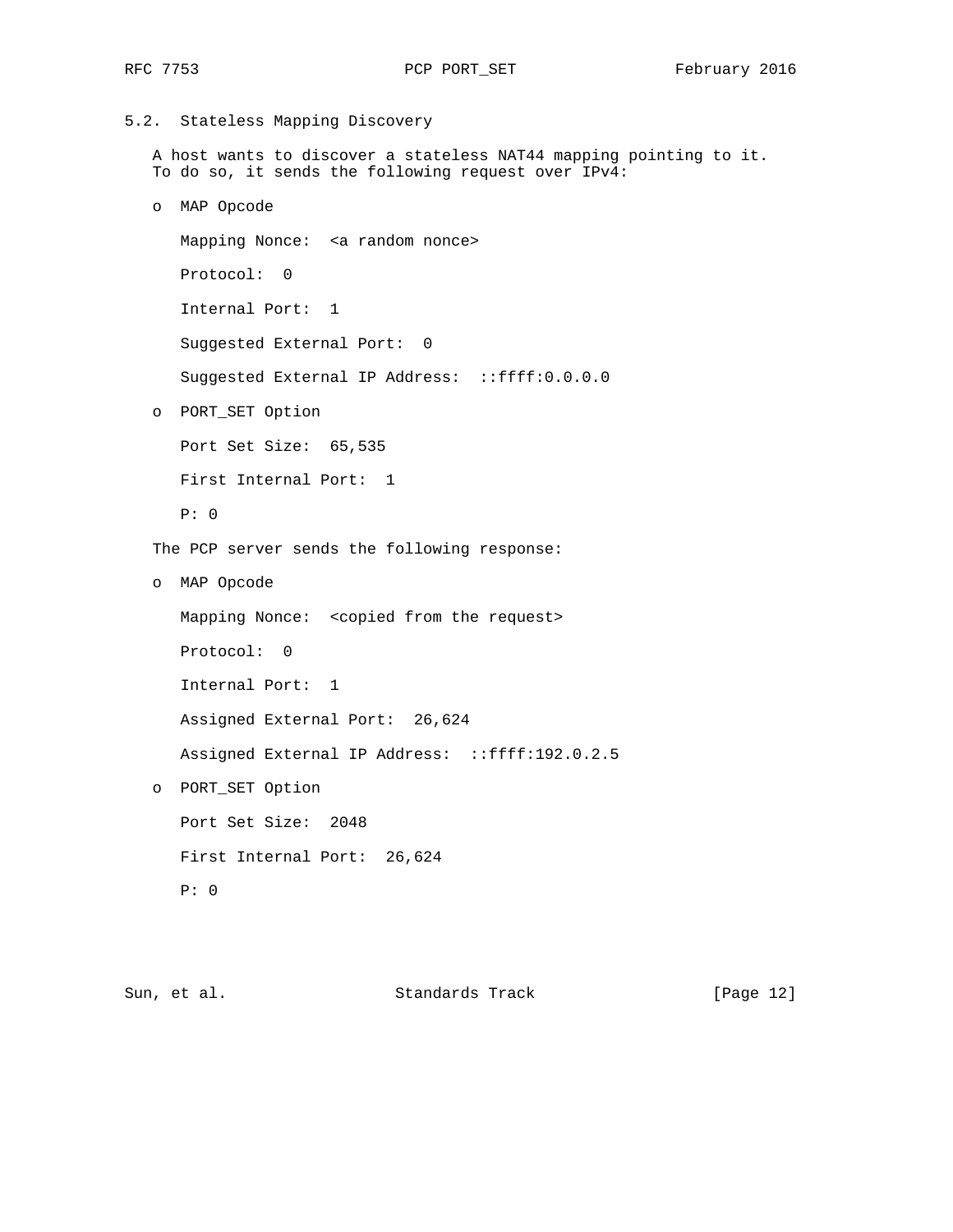From this response, the host understands that a 2048-port stateless mapping is pointing to itself, starting from port 26,624 on external

5.3. Resolving Overlap

IP address 192.0.2.5.

This example relates to Section 4.4.1.

 Suppose Internal Port 100 is mapped to External Port 100 and port set 101-199 is mapped to External Port Set 201-299. The PCP server receives a PCP MAP request with Internal Port = 100, External Port = 0, and a PORT\_SET option with Port Set Size = 100. The request's Mapping Nonce is equal to those of the existing single-port and port set mappings. This request is therefore treated as two refresh requests, the first one applying to the single-port mapping and the second one applying to the port-set mapping. The PCP server updates the lifetimes of both mappings as usual and then sends two responses: the first one contains Internal Port = 100, External Port = 100, and no PORT\_SET option, while the second one contains Internal Port = 101, External Port = 201, and a PORT\_SET option with Port Set Size = 99.

6. Operational Considerations

6.1. Limits and Quotas

 It is up to the PCP server to determine the port-set quota, if any, for each PCP client.

 If the PCP server is configured to allocate multiple port-set allocations for one subscriber, the same Assigned External IP Address SHOULD be assigned to the subscriber in multiple port-set responses.

 To optimize the number of mapping entries maintained by the PCP server, it is RECOMMENDED to configure the PCP server to assign the maximum allowed Port Set Size in a single response. This policy SHOULD be configurable.

6.2. High Availability

 The failover mechanism in MAP (Section 14 of [RFC6887]) can also be applied to port sets.

6.3. Idempotence

 A core, desirable property of PCP is idempotence. In a nutshell, requests produce the same results whether they are executed once or multiple times. This property is preserved with the PORT\_SET option,

Sun, et al. Standards Track [Page 13]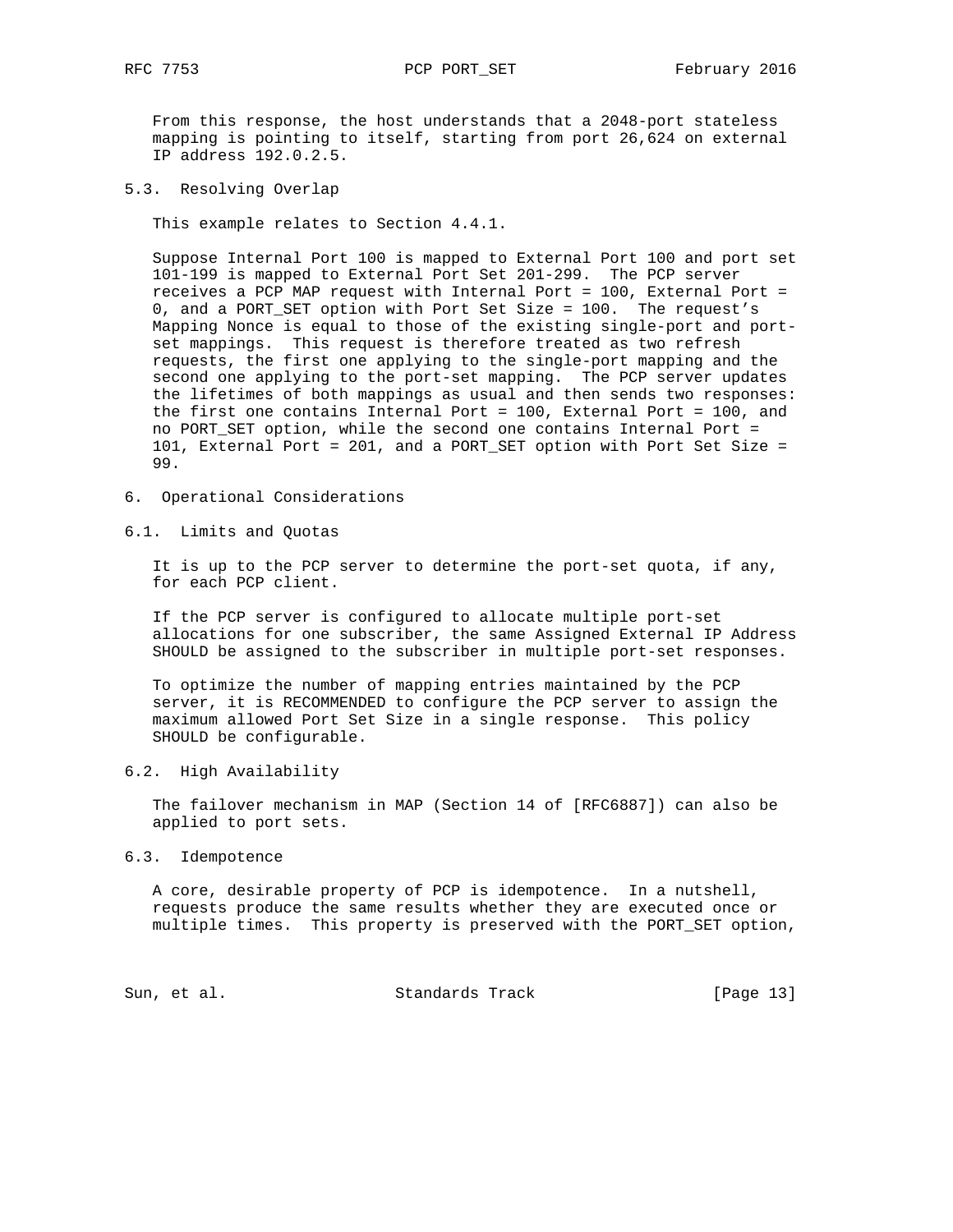with the following caveat: the order in which the PCP server receives requests with overlapping Internal Port Sets will affect the mappings being created and the responses received.

For example, suppose these two requests are sent by a PCP client:

Request A: Internal Port Set 1-10

Request B: Internal Port Set 5-14

 The PCP server's actions will depend on which request is received first. Suppose that A is received before B:

 Upon reception of A: Internal Ports 1-10 are mapped. A success response containing the following fields is sent:

Internal Port: 1

First Internal Port: 1

Port Set Size: 10

 Upon reception of B: The request matches mapping A. The request is interpreted as a refresh request for mapping A, and a response containing the following fields is sent:

Internal Port: 5

First Internal Port: 1

Port Set Size: 10

 If the order of reception is reversed (B before A), the created mapping will be different, and the First Internal Port in both responses would then be 5.

 To avoid surprises, PCP clients MUST ensure that port-set mapping requests do not inadvertently overlap. For example, a host's operating system could include a central PCP client process through which port-set mapping requests would be arbitrated. Alternatively, individual PCP clients running on the same host would be required to acquire the Internal Ports from the operating system (e.g., a call to the bind() function from the BSD API) before trying to map them with PCP.

Sun, et al. Standards Track [Page 14]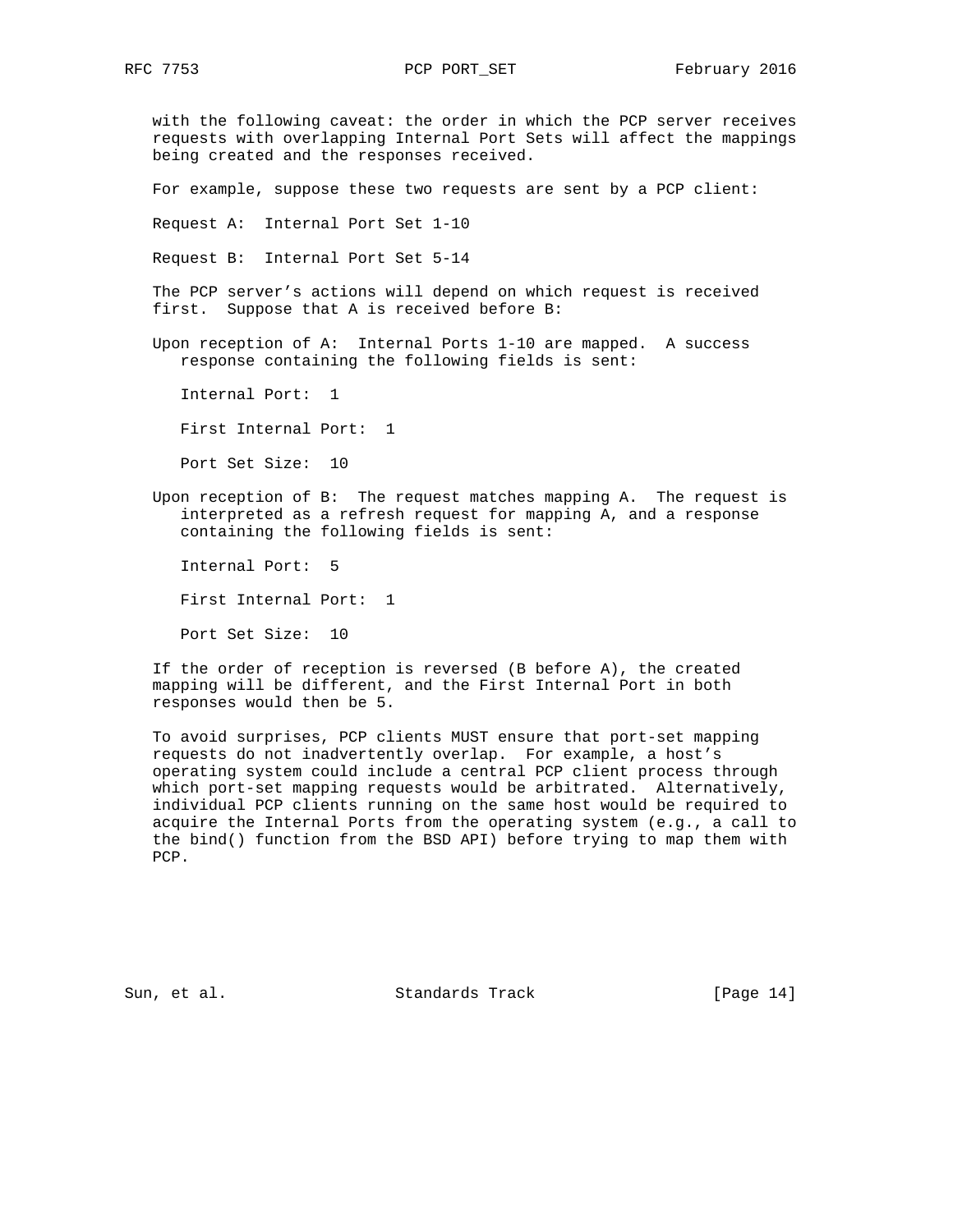6.4. What should a PCP client do when it receives fewer ports than requested?

 Suppose a PCP client asks for 16 ports and receives 8. What should it do? Should it consider this a final answer? Should it try a second request, asking for 8 more ports? Should it fall back to 8 individual PCP MAP requests? This document leaves the answers to be implementation specific but describes issues to be considered when answering them.

 First, the PCP server has decided to allocate 8 ports for some reason. It may be that allocation sizes have been limited by the PCP server's administrator. It may be that the PCP client has reached a quota. It may be that these 8 ports were the last contiguous ones available. Depending on the reason, asking for more ports may or may not be likely to actually yield more ports. However, the PCP client has no way of knowing.

 Second, not all PCP clients asking for N ports actually need all N ports to function correctly. For example, a DNS resolver could ask for N ports to be used for source-port randomization. If fewer than N ports are received, the DNS resolver will still work correctly, but source-port randomization will be slightly less efficient, having fewer bits to play with. In that case, it would not make much sense to ask for more ports.

 Finally, asking for more ports could be considered abuse. External Ports are a resource that is to be shared among multiple PCP clients. A PCP client trying to obtain more than its fair share could trigger countermeasures according to local policy.

 In conclusion, it is expected that, for most applications, asking for more ports would not yield benefits justifying the additional costs.

7. Security Considerations

 The security considerations discussed in [RFC6887] apply to this extension.

 As described in Section 4.4.1, a single PCP request using the PORT\_SET option may result in multiple responses. For this to happen, it is necessary that the request contain the nonce associated with multiple mappings on the server. Therefore, an on-path attacker could use an eavesdropped nonce to mount an amplification attack. Use of PCP authentication ([RFC6887], Section 18) eliminates this attack vector.

Sun, et al. Standards Track [Page 15]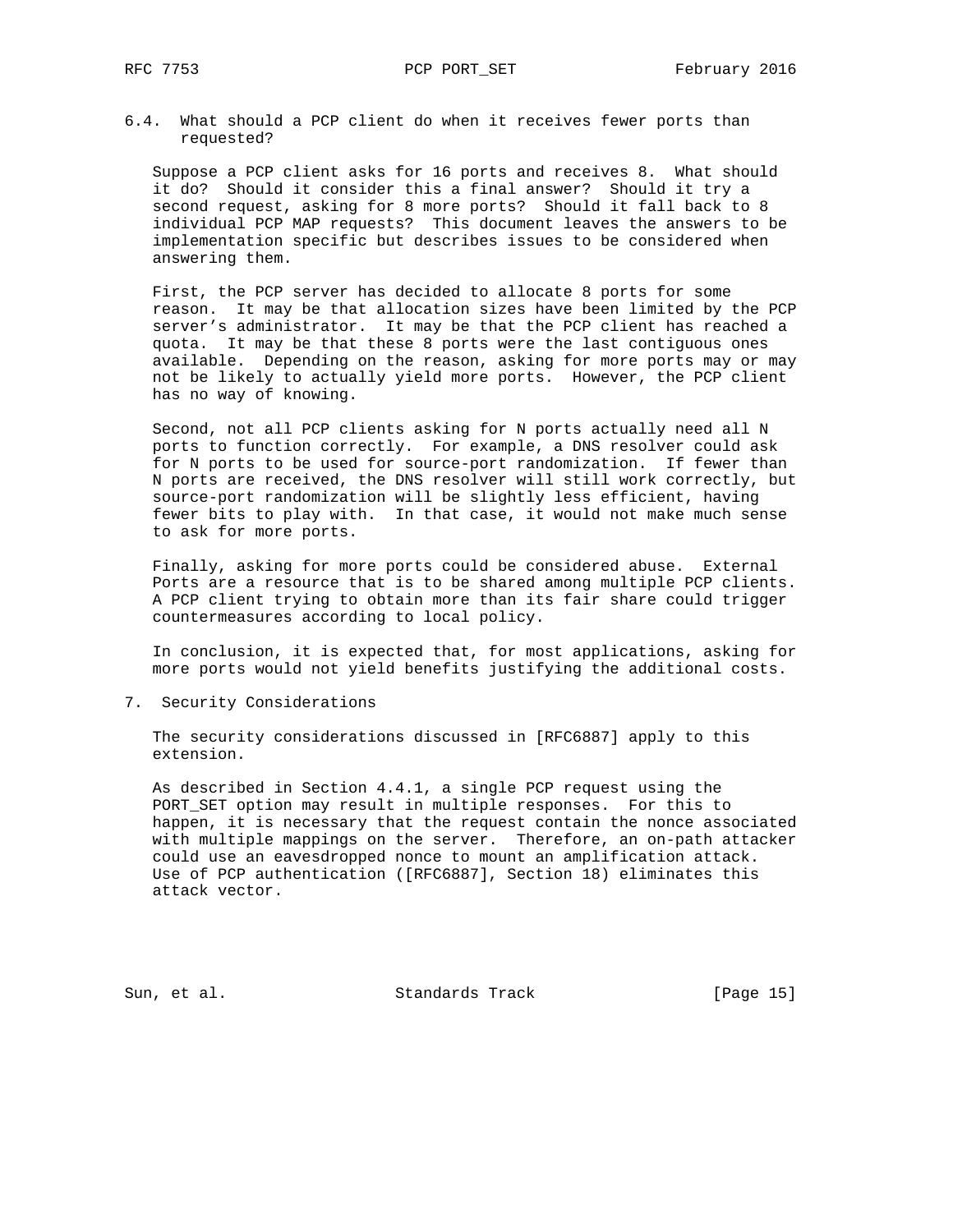In order to prevent a PCP client from controlling all ports bound to a shared IP address, port quotas should be configured on the PCP server (Section 17.2 of [RFC6887]).

8. IANA Considerations

 IANA has allocated value 130 in the "PCP Options" registry at <http://www.iana.org/assignments/pcp-parameters> for the new PCP option defined in Section 4.

- 9. References
- 9.1. Normative References
	- [RFC2119] Bradner, S., "Key words for use in RFCs to Indicate Requirement Levels", BCP 14, RFC 2119, DOI 10.17487/RFC2119, March 1997, <http://www.rfc-editor.org/info/rfc2119>.
	- [RFC6887] Wing, D., Ed., Cheshire, S., Boucadair, M., Penno, R., and P. Selkirk, "Port Control Protocol (PCP)", RFC 6887, DOI 10.17487/RFC6887, April 2013, <http://www.rfc-editor.org/info/rfc6887>.
- 9.2. Informative References
	- [RFC3261] Rosenberg, J., Schulzrinne, H., Camarillo, G., Johnston, A., Peterson, J., Sparks, R., Handley, M., and E. Schooler, "SIP: Session Initiation Protocol", RFC 3261, DOI 10.17487/RFC3261, June 2002, <http://www.rfc-editor.org/info/rfc3261>.
	- [RFC3550] Schulzrinne, H., Casner, S., Frederick, R., and V. Jacobson, "RTP: A Transport Protocol for Real-Time Applications", STD 64, RFC 3550, DOI 10.17487/RFC3550, July 2003, <http://www.rfc-editor.org/info/rfc3550>.
	- [RFC4787] Audet, F., Ed. and C. Jennings, "Network Address Translation (NAT) Behavioral Requirements for Unicast UDP", BCP 127, RFC 4787, DOI 10.17487/RFC4787, January 2007, <http://www.rfc-editor.org/info/rfc4787>.
	- [RFC6888] Perreault, S., Ed., Yamagata, I., Miyakawa, S., Nakagawa, A., and H. Ashida, "Common Requirements for Carrier-Grade NATs (CGNs)", BCP 127, RFC 6888, DOI 10.17487/RFC6888, April 2013, <http://www.rfc-editor.org/info/rfc6888>.

Sun, et al. Standards Track [Page 16]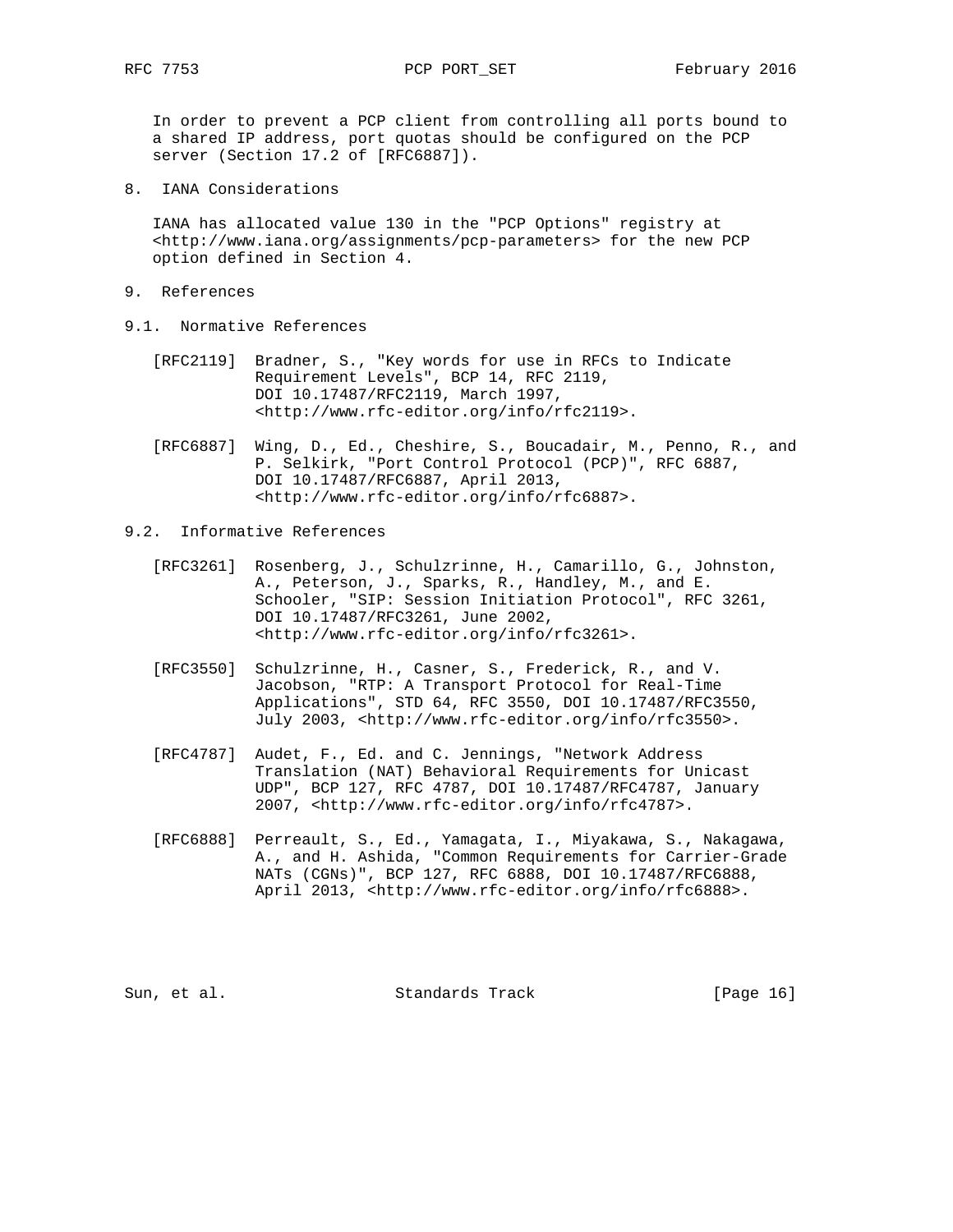- [RFC6970] Boucadair, M., Penno, R., and D. Wing, "Universal Plug and Play (UPnP) Internet Gateway Device - Port Control Protocol Interworking Function (IGD-PCP IWF)", RFC 6970, DOI 10.17487/RFC6970, July 2013, <http://www.rfc-editor.org/info/rfc6970>.
- [RFC7596] Cui, Y., Sun, Q., Boucadair, M., Tsou, T., Lee, Y., and I. Farrer, "Lightweight 4over6: An Extension to the Dual- Stack Lite Architecture", RFC 7596, DOI 10.17487/RFC7596, July 2015, <http://www.rfc-editor.org/info/rfc7596>.

# Acknowledgements

 The authors would like to express sincere appreciation to Alain Durand, Cong Liu, Dan Wing, Dave Thaler, Peter Koch, Reinaldo Penno, Sam Hartman, Stuart Cheshire, Ted Lemon, Yoshihiro Ohba, Meral Shirazipour, Jouni Korhonen, and Ben Campbell for their useful comments and suggestions.

#### Contributors

The following individuals contributed to this document:

 Yunqing Chen China Telecom Room 502, No.118, Xizhimennei Street Beijing 100035 China

 Chongfeng Xie China Telecom Room 502, No.118, Xizhimennei Street Beijing 100035 China

 Yong Cui Tsinghua University Beijing 100084 China

 Phone: +86-10-62603059 Email: yong@csnet1.cs.tsinghua.edu.cn

Sun, et al. Standards Track [Page 17]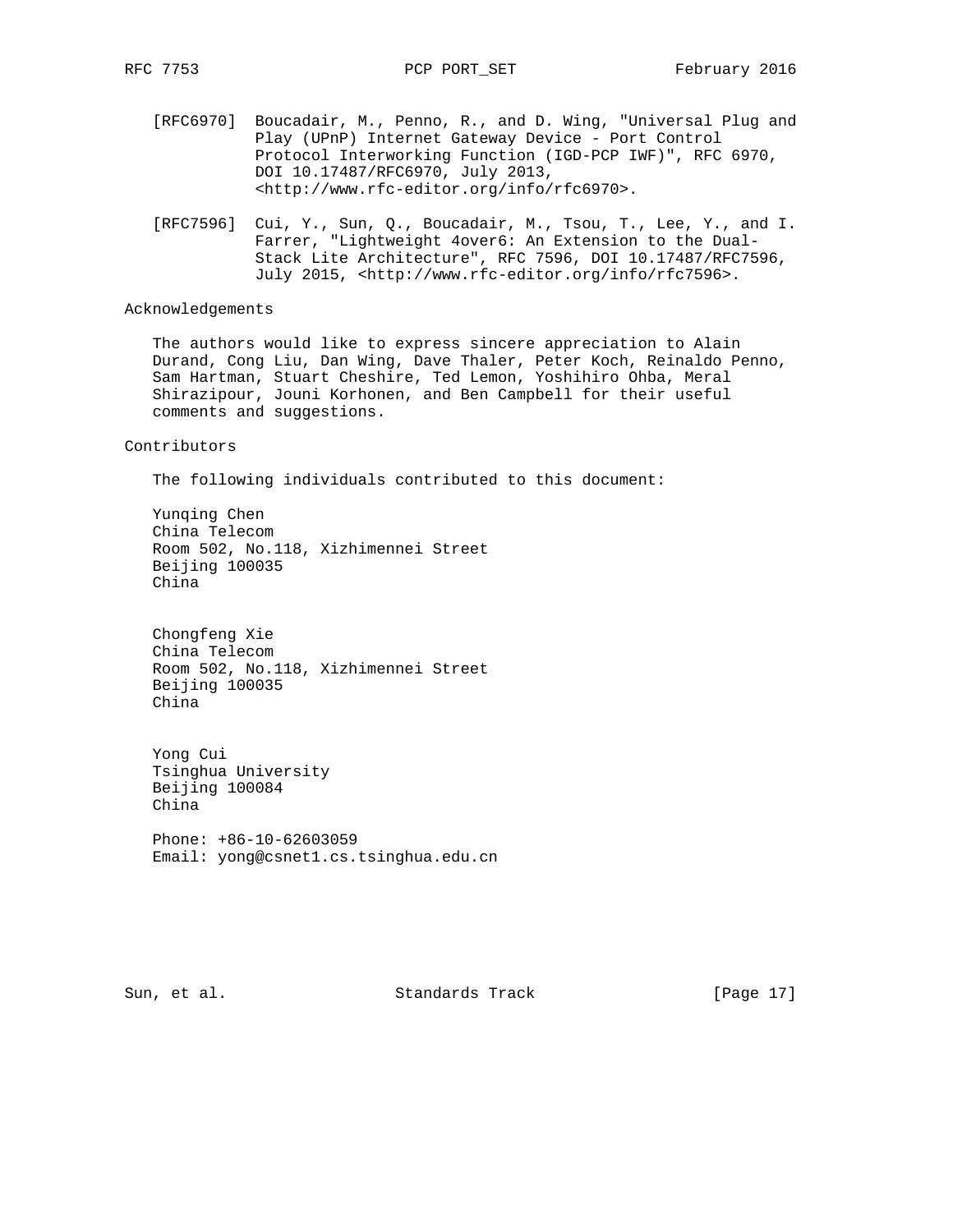Qi Sun Tsinghua University Beijing 100084 China Phone: +86-10-62785822 Email: sunqibupt@gmail.com Gabor Bajko Mediatek Inc. Email: gabor.bajko@mediatek.com Xiaohong Deng France Telecom Email: xiaohong.deng@orange-ftgroup.com Authors' Addresses Qiong Sun China Telecom China Phone: 86 10 58552936 Email: sunqiong@ctbri.com.cn Mohamed Boucadair France Telecom Rennes 35000 France Email: mohamed.boucadair@orange.com Senthil Sivakumar Cisco Systems 7100-8 Kit Creek Road Research Triangle Park, NC 27709 United States Phone: +1 919 392 5158 Email: ssenthil@cisco.com

Sun, et al. Standards Track [Page 18]